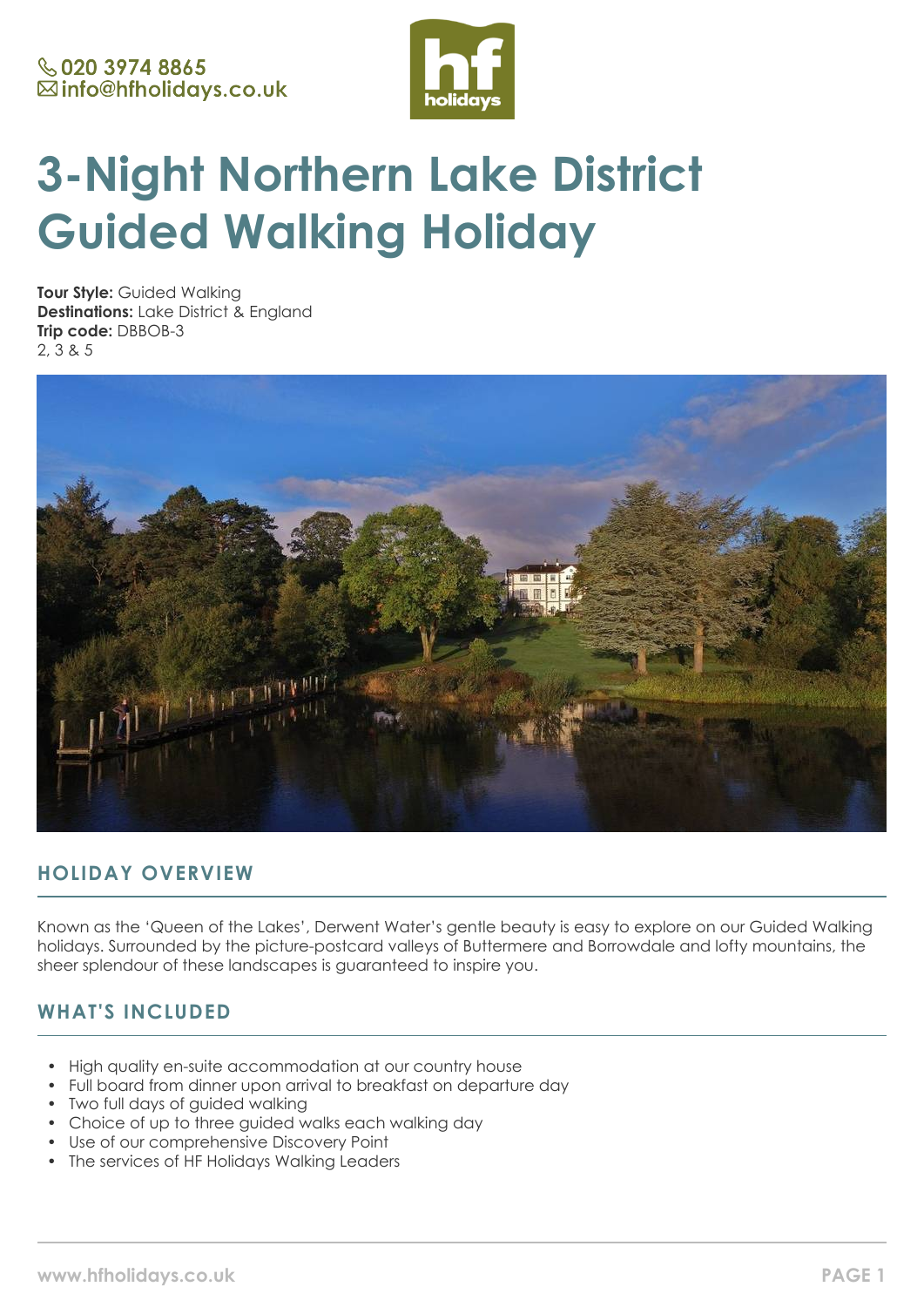# **HOLIDAYS HIGHLIGHTS**

- Head out on guided walks to discover the varied beauty of the Northern Lake District on foot
- Admire panoramic mountain, lake and river views from fells and peaks
- Let our experienced leader bring classic routes and offbeat areas to life
- Look out for wildlife, find secret corners and learn about the Lakes' history
- A relaxed pace of discovery in a sociable group keen to get some fresh air in one of England's most beautiful walking areas

### **TRIP SUITABILITY**

This trip is graded Activity Level 2, 3 and 5, Explore the beautiful Lake District on our guided walks. We offer a great range of walks to suit everyone - from gentle lakeside walks, to challenging mountain ridges. You may wish to summit famous 'Wainwright' peaks, or discover peaceful corners and picturesque valleys. Join our friendly and knowledgeable guides who will bring this stunning national park to life.

### **ITINFRARY**

### **Day 1: Arrival Day**

You're welcome to check in from 4pm onwards.

Enjoy a complimentary Afternoon Tea on arrival.

### **Day 2: Cat Bells**

**Option 1 - Cat Bells Terrace**

Distance: 7 miles (11km)

Ascent: 350 feet (100m)

**In summary:** Follow the elevated path along Cat Bells terrace, then return along the beautiful lakeshore path.

**Highlight:** This stunning route is right on our doorstep. Throughout the walk you'll enjoy stunning views over Derwentwater and the surrounding Lakeland fells.

**Option 2 - Catbells**

Distance: 7 miles (11km)

Ascent: 1,600 feet (500m)

In Summary: We begin by heading up the ridge to the summit of Catbells. We then descend to the lakeside path and a beautiful walk along part of the Cumbria Way.

Highlight: Catbells' shapely summit is one of the most popular fells in the Lake District and affords magnificent views of the Northern Fells.

**Option 3 - Cat Bells & High Spy**

**Distance:** 12 miles (19km)

**Total ascent:** 2,900 feet (920m)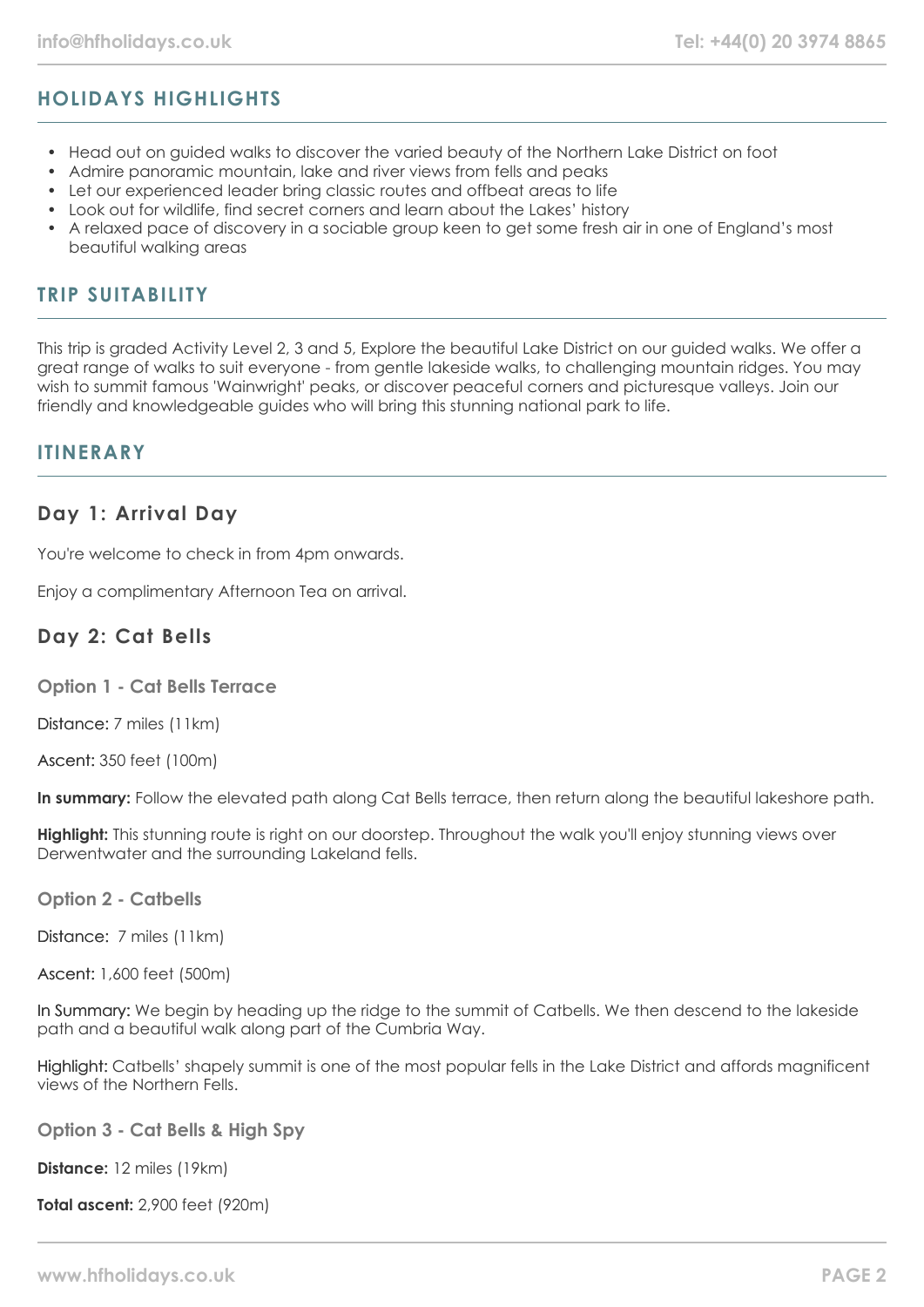**In summary:** A Lake District classic right on the doorstep. A great walk from the house over Cat Bells, Maiden Moor and High Spy returning along the tranquil Newlands Valley.

**Highlight:** The shapely summit of Cat Bells is one of the most popular fells in the Lake District. There are a few rocky sections, but your efforts will be rewarded with a breathtaking view over the lake and the surrounding fells.

### **Day 3: Blencathra**

**Option 1 - Below Blencathra**

**Distance:** 5.5 miles (9km)

**Ascent:** 250 ft (80m)

**In Summary:** We walk from Threlkeld through fields and along part of the River Greta into Keswick and then back to Derwent Bank.

**Highlight:** On a clear day you will get fantastic views of Skiddaw and Blencathra.

### **Option 2 - Glenderaterra Valley**

**Distance:**10½ miles (17km)

**Total ascent:** 1,900 feet (580m)

In Summary: Walk from the village of Threlkeld into the lonely valley of Glenderaterra Beck. We follow a terraced path high above the valley and take in the stunning viewpoint of Latrigg on our return via Keswick.

Highlight: Look out for the graves of Robert Southey and Canon Rawnsley as you pass Crossthwaite Church.

**Option 3 - Blencathra**

**Distance:** 11 miles (17.5km)

**Ascent:** 3,100 feet (950m)

**In summary:** Climb to the top of Blencathra via Souther Fell and Scales Fell. Our descent route over Blease Fell allows us to complete the entire Blencathra ridge before finishing by walking back to the house.

**Highlight:** Ticking off one of the Lake District's most iconic mountains.

# **Day 4: Departure Day**

Enjoy a leisurely breakfast before making your way home.

# **ACCOMMODATION**

# **Derwent Bank**

Close to Keswick and situated slap bang on the shore of Derwentwater, with the glassy lake on one side and the razor-edged ridges, humpbacked fells and muscular mountains of the Lake District on the other, beautiful Derwent Bank has been entrancing walkers since 1785. Extensive refurbishment and investment have seen this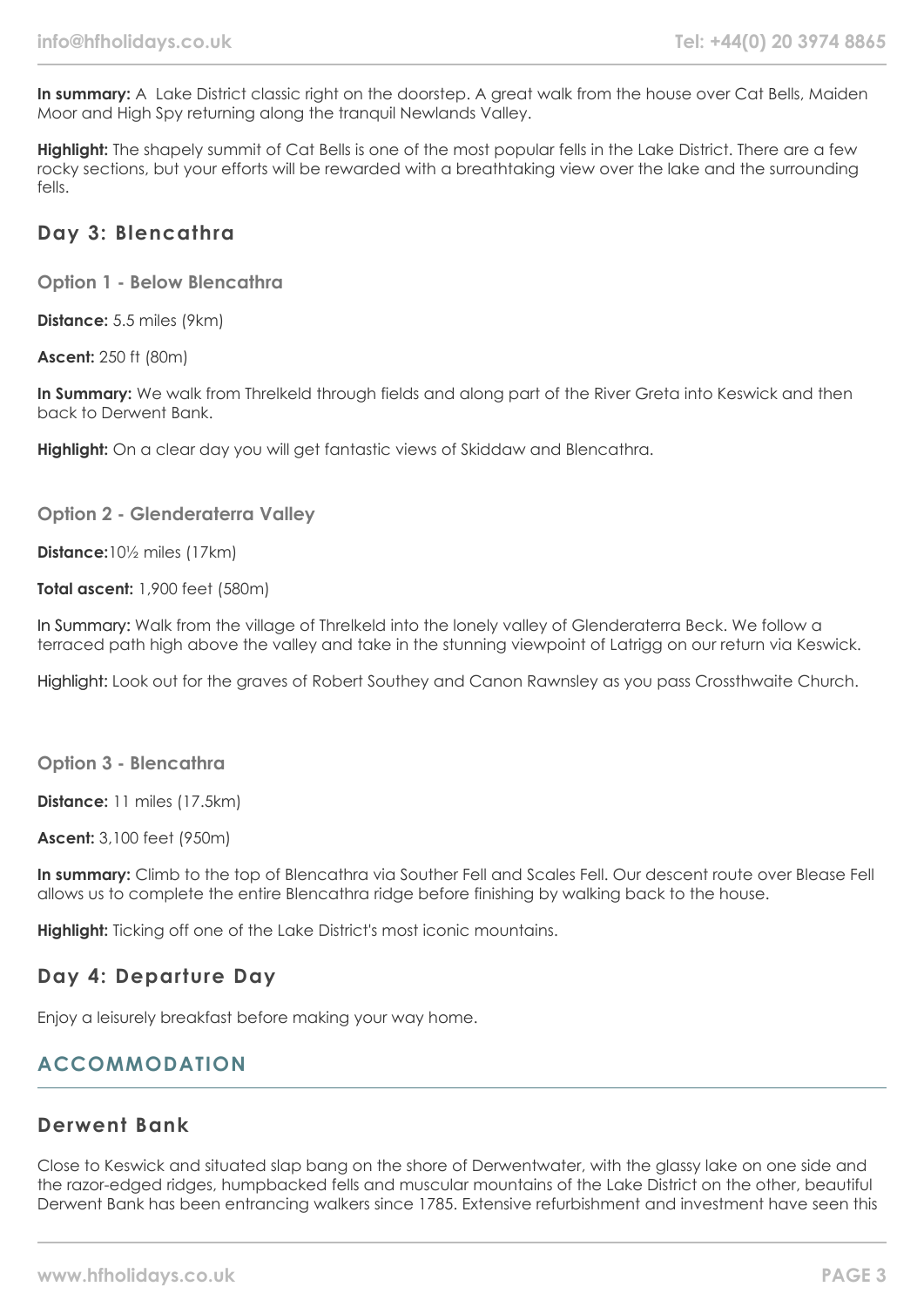established walkers' retreat transformed into a beautiful country house hotel perfect for people looking to explore the great outdoors. It's also perfect for drinking in the views over a glass of something chilled on the terrace. With 41 bedrooms across the main house and garden rooms as well as a rustic 'pod' to sleep in, there's plenty of space, along with a pretty orangery, large lounge and relaxed vibe. The lakeside land encompasses a formal garden, extensive lawns and mature trees. The emphasis is on enjoying the great outdoors and it's all made super easy with walkers' facilities from an inspiration point equipped with maps and route ideas to a boot room and drying space – this is the Lakes, after all. With views of Cat Bells and Grizedale Pike, the inspiration for adventure is never far away. Venture out from the house to head to the high peaks such as Scafell Pike, Blencathra and Helvellyn or stick to the lower slopes and lakes; Ullswater, arguably the most beautiful of the Cumbrian lakes, Borrowdale and Buttermere are all within easy reach.

# **Country House Accommodation**

**Accommodation Info**

### **Need To Know**

We appreciate that COVID-19 continues to impact the nations. The English, Scottish and Welsh governments are not always in sync, so measures in our country houses may vary between the nations. We thank all guests for adhering to the measures we have introduced to keep our guests, leaders and team members safe.

You can see our latest FAQs and guarantees at <https://www.hfholidays.co.uk/coronavirus-travel-advice>

#### **Ventilation, Physical Distancing Measures and Group Sizes around the Houses**

We will keep our public areas well ventilated; for your comfort you might want to pack an extra layer to keep you comfortable.

With the relaxation of physical distancing, we will be allowing larger groups to dine and relax in the bar together.

Hand sanitiser stations will be made available in frequently used public areas for guests and staff use. It is advisable to bring additional hand sanitiser for whilst you are out walking.

We always follow the latest regional government advice, but our one recommendation is don't forget your face mask! There is no requirement to wear a face covering in communal areas, but you may of course choose to. Some places throughout the UK may still require you to wear a mask even if the government legislation does not. With this in mind we suggest you bring a personal supply of face coverings for the duration of your stay.

### **Servicing Bedrooms:**

At this stage we are not reintroducing our daily room servicing. Extra tea, coffee, milk, towels and toiletries will be available on request from our team. Bins can be left outside your door for emptying.

### **COVID-19 Symptoms or Cases**

If a guest has symptoms of COVID-19 then they should inform the house team and immediately self-isolate to minimise any risk of transmission and make arrangements to request a COVID test. If a guest receives a positive test result, they should return home if they reasonably can. They should where possible use private transport but only drive themselves if they can do so safely. If a guest cannot reasonably return home, they should discuss their circumstances with the House Manager. Additional charges may be levied if a guest needs to self-isolate for longer than their planned holiday.

#### **What can you do to help keep everyone safe?**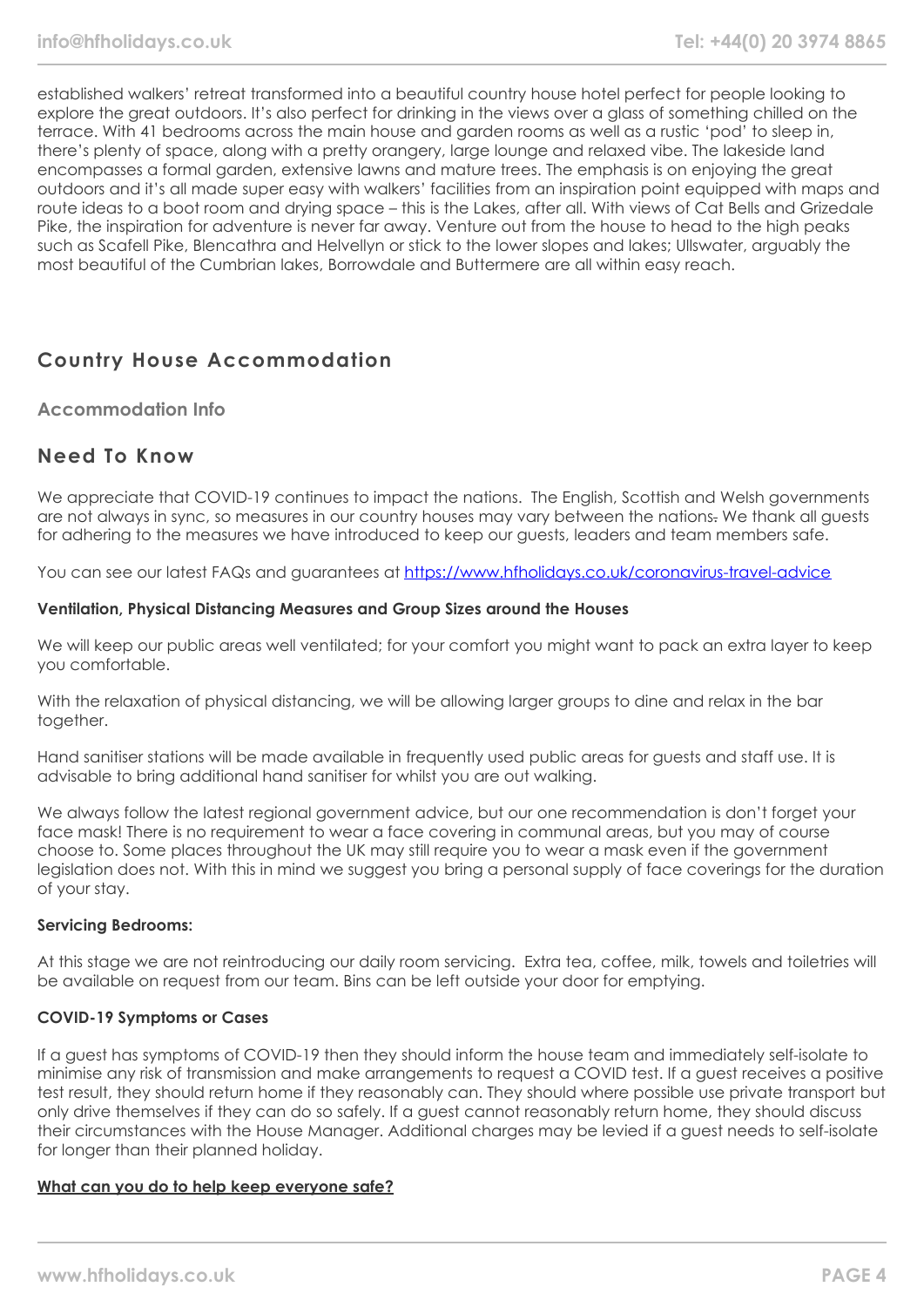- Wear a face mask/covering where required and please bring plenty of face coverings for the duration of your stay
- Carry/use hand sanitiser
- Wash your hands frequently with soap and water when possible
- Cover your mouth and nose with a tissue or your sleeve when you cough or sneeze
- Avoid passing round objects such as cameras & phones
- If you are displaying symptoms of Coronavirus, please do not travel to an HF Holidays House

### **Rooms**

Tea & coffee-making facilities, TV, Hairdryer, Toiletries, Wi-Fi

Stay in one of the main building's beautifully presented rooms or in the stylish outhouse where there are eight garden rooms with exceptional views for stylish, laid-back Lake District accommodation. In the main house, we'd pick room 12 for the extra space and stunning views over the gardens and Derwentwater. Alternatively, ask for rooms 46, 47, 48 and 49 in the outhouse, all first-floor garden bedrooms with their own glass balcony looking over the ornate formal garden and with views of the lake. There's easy access to the boot room and orangery too, making these rooms a must to stay in. If you're after somewhere a little more unusual to stay overnight, there's a 'pod' in the garden that offers extra privacy, sleeps up to four and gives you a great story to take away!

All 'Classic' rooms are ensuite and furnished to a high standard. There are also several 'Premium' and 'Superior' Rooms that are either larger or have a desirable view, a more luxurious mattress and larger television – upgrade your stay for just an extra £15-25 per person per night. You can choose a specific room for an extra £30 per room, subject to availability. Upgrade supplements still apply.

#### **Check in:**

Check in opens at **4pm** for all guests. Guests will be unable to access any of the Country House facilities, including leaving luggage before 4pm.

We are delighted to invite you to enjoy a complimentary Afternoon Tea on arrival. Relax and meet your fellow guests and leaders.

#### **Check out:**

Check out time: **10am**

Please note, you will need to settle your bill before departure and payment will only be possible by card. Gratuities and donations to the Pathway Fund can also be made by card.

### **Facilities**

Free Wi-Fi, boot room and drying room, formal garden, extensive garden, putting green, orangery, lounge and board games to borrow

After a day exploring the Lake District, settle in at our country house. Walk the pretty gardens, pause on the pier that juts out in to Derwentwater and look for the boats and ferry that sail on the lake. Try your hand on the putting green or at croquet. Grab a drink and sit on the terrace above the sloping lawns. Indoors, the spectacular orangery with its superb views, is the ideal setting for a bit of peace and quiet, or sink into the sofas in the large, comfortable lounge. Head to the bar for a great local ale and a cracking conversation with fellow quests.

#### **Welcome Information**

A Welcome Information Pack providing details about the Country House and your holiday will be available in each bedroom. This personal pack of information will detail what to expect during your stay in the house, the menu for the duration of your stay, dinner & picnic lunch order forms and the guest registration form for completion.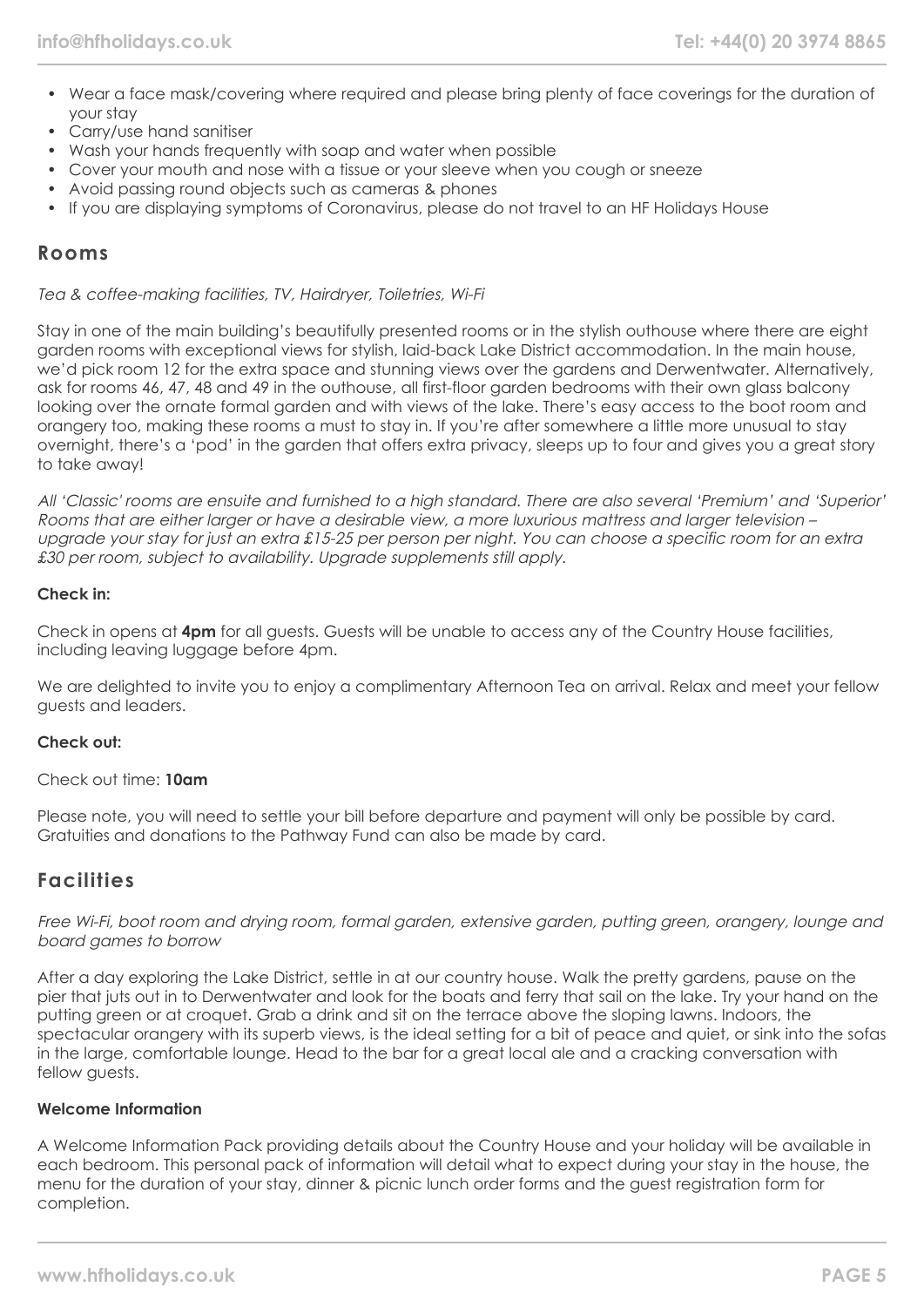Our houses are locked at night-time and accessible with a door code which is available in the Welcome Pack. However, we also recommend making a note of the Duty Manager number on arrival, in case of an emergency or getting locked out.

#### **Evenings**

Join our team after dinner on Wednesday evenings to see if you've got the knowledge to triumph in the HF Big Pub Quiz! There will also be another evening of entertainment at the beginning of the week which will vary depending on the house you are visiting.

If there are leaders resident, they will be available to chat to guests about self-guided walks. You can borrow walking route notes and maps from our Discovery Point.

#### **Walks Talks – Guided Walking Information Briefings**

Self-Guided guests are always welcome to join our Guided Walking briefings to hear about the local conditions.

Our leaders will deliver a Guided Walking Information Briefing on each arrival day before and after dinner followed by a group Walks Talk to let guests know about the following day's walks. Walks Talks are usually before and after dinner prior to each walking day. The information is repeated so you can join whichever time suits you.

If you are undecided which walk to do, our leaders will be available in the bar or lounge to answer any questions you might have. Our website contains up-to-date information about the walks for each holiday.

Before you leave for your walk your leader will run through a short safety briefing for the day.

Each day, the latest weather forecast will be displayed for all guests to check to ensure appropriate clothing is worn for the walks.

Please note, if you decide to do your own walks, or you are on a self-guided walking holiday, you must complete an Independent Walker Card each day. These can be found near the Discovery Point in the house.

### **Food & Drink**

As at all our country houses, holidays are full board, from afternoon tea and cakes served as a welcome treat through that evening's meal to a hearty breakfast on the day of departure. Food at Derwent Bank is varied with a strong emphasis on the use of seasonal British produce. Our experienced chefs create each dish using only the freshest ingredients and, when in season, use home grown herbs and vegetables taken from our own gardens to give a true taste of the local area.

Along with many hospitality business across the UK we are presently experiencing disruption to our food and drink supply chain. COVID continues to limit the ability of suppliers to deliver and the war in Ukraine (along with several other global challenges) is impacting availability of many basic products. We are working hard to ensure that these challenges do not negatively impact your holiday but ask for your understanding should we need to make last minute changes to dishes or menus.

# **Accessibility**

For accessibility and assistance information, please contact our expert team on [020 3974 8865](tel:02039748865) or view the accessibility information online for [Derwent Bank](https://www.hfholidays.co.uk/images/Documents/accessibility_statements/derwentbank---accessibility-information---update-mar-2021.pdf)

### **TRAVEL DETAILS**

Our address is: Derwent Bank, Portinscale, Nr Keswick, Cumbria CA12 5TY Tel: [01768 773667](tel:01768773667)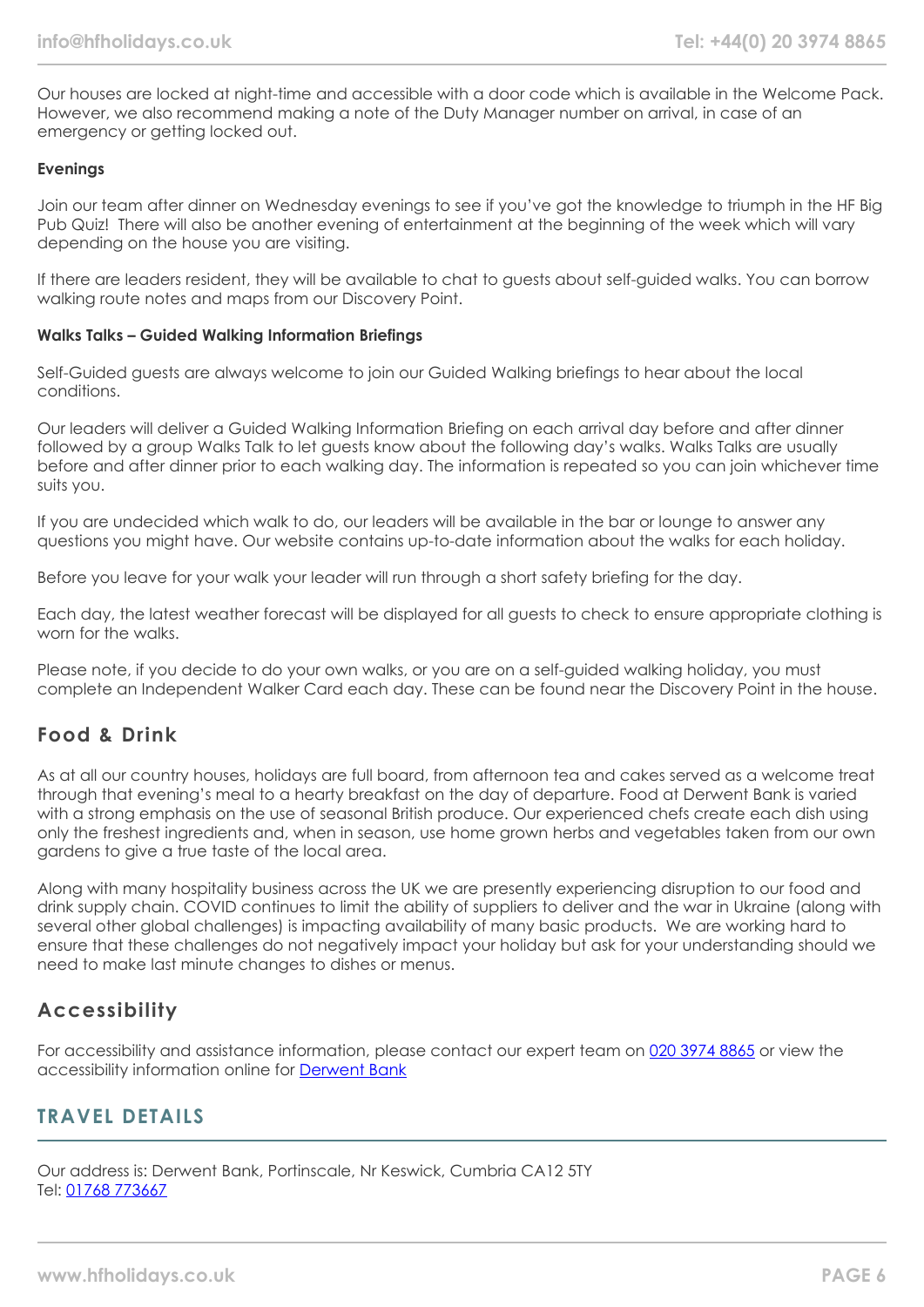# **By Train:**

The nearest railway station to Derwent Bank is at Penrith on the main line between London and Glasgow. For train times and route planning by train visit [www.nationalrail.co.uk](https://www.nationalrail.co.uk/) or phone [03457 48 49 50.](tel:03457484950)

# **By Taxi:**

The 20-mile journey from Penrith railway station to Derwent Bank by taxi takes approximately 40 minutes. You can pre-book a taxi from our recommended taxi company, Davies Taxis. The 2022 guide price for a 4-seat taxi is around £42. 8-seat taxis are also available at a higher rate. Please pre-book your taxi at least 7 days in advance by contacting:

Davies Taxis\* Tel: +44 (0) [17687 72676](tel:01768772676) Email: [info@daviestaxis.co.uk](mailto:info@daviestaxis.co.uk)

The return taxi journey can be arranged on your behalf by the Derwent Bank Manager. \*Davies Taxis is not owned or managed by HF Holidays

# **By Bus:**

The X5 bus runs approximately every hour from Penrith station. The nearest bus stop is on the A66, about % mile walk from Derwent Bank. Alight at the Portinscale bus stop and take the road on the left (signposted to Portinscale, Grange and the Newlands Valley). Follow this road through Portinscale village - Derwent Bank is on the left-hand side after the Derwentwater Marina.

Alternatively catch the bus to Keswick and then take a short taxi journey to Derwent Bank in Portinscale. A taxi from Keswick to Derwent Bank takes approximately 10 minutes for the 3-mile journey and as a guide costs £6 for a 4-seat taxi in 2022, when pre-booked (see above).

For bus times see [www.traveline.info](http://www.traveline.info/)

# **By Car:**

From Penrith - leave the M6 motorway at junction 40 and take the A66 towards Keswick. After 17 miles you'll reach a roundabout in Keswick - continue ahead following signs to Cockermouth and Workington. One mile beyond the roundabout, and 200yds beyond the B5289 turning to Keswick, turn left off the A66 signposted to Portinscale, Grange and the Newlands Valley. Derwent Bank is approx ¾ mile along this road on the left after the Derwentwater Marina and before the Nichol End Marina. There is a large car park available at Derwent Bank.

# **Travelling From Overseas**

For most guests the most convenient option is to book a flight to Manchester Airport. There are direct trains every hour from Manchester Airport to Penrith - this is straightforward journey - allow 2 hours to Penrith. See [www.nationalrail.co.uk](http://www.nationalrail.co.uk/) for train times.

From Penrith station you can complete the journey to Derwent Bank by bus or taxi (see above).

Flying to London Heathrow airport is another option, but has a longer onward train journey - allow at least 4½ hours to reach Penrith. From Heathrow, first take the train to London Paddington station. Next take the Underground train to London Euston. Finally the main line train from London Euston to Penrith takes 3 hours. See [www.nationalrail.co.uk](http://www.nationalrail.co.uk/) for train times.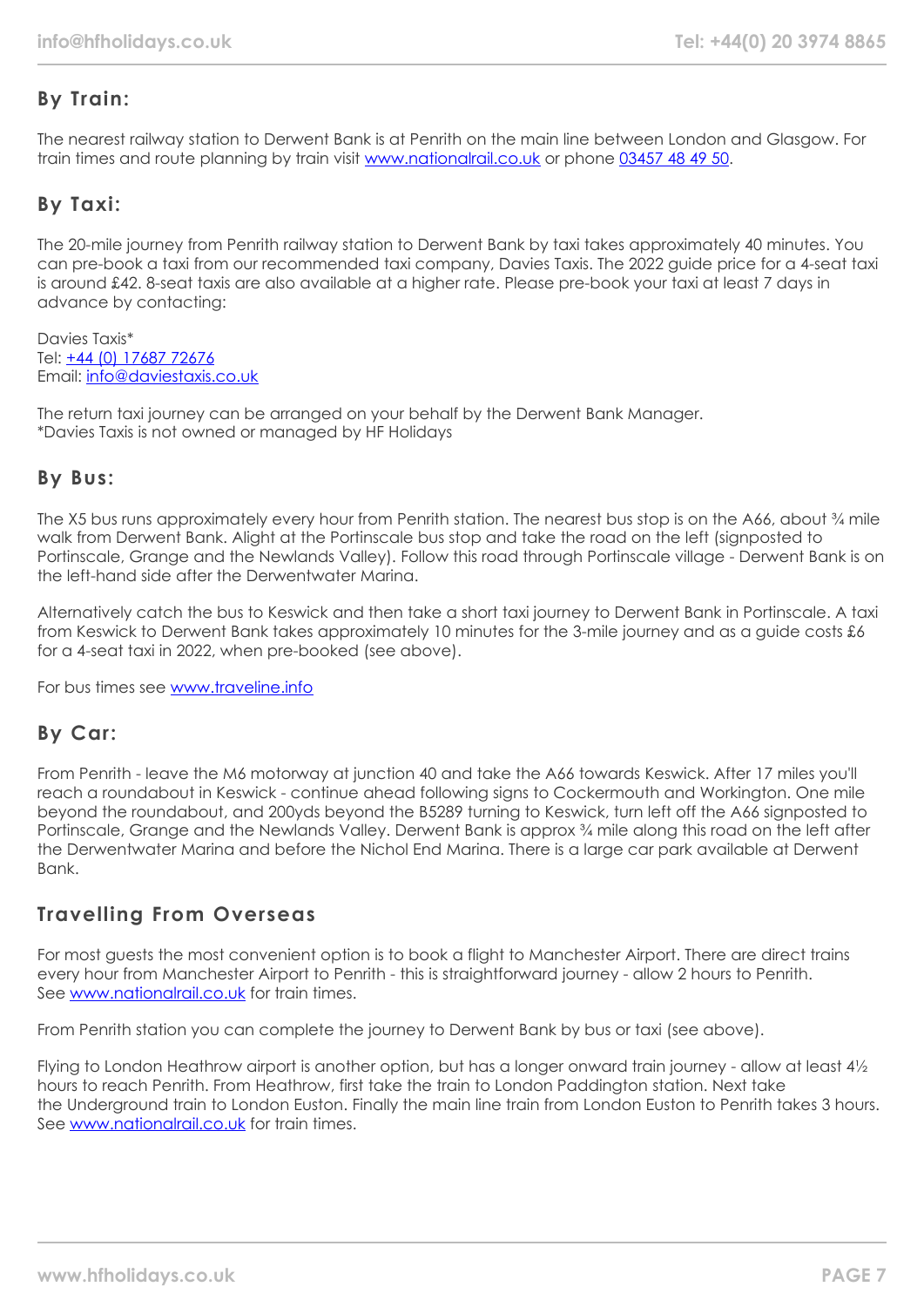# **LOCAL AREA**

The Lake District is England's premier national park with outstanding mountain scenery.

### **Keswick**

The nearest town to Derwent Bank is Keswick, about two miles away. As a popular tourist destination it has a range of facilities including supermarkets, banks, a post office, pubs and cafés. It is also well known for its huge number of outdoor shops where you can buy an array of clothing and equipment for the outdoors.

During your visit to Derwent Bank you may enjoy visiting the following places of interest:

### **Derwentwater Launch**

Take a leisurely journey around Derwentwater [on the ferry](https://keswick-launch.co.uk/) - a great way to see the surrounding mountains from a different perspective. The nearest stop at Nichol End is just a few minutes' walk from Derwent Bank.

### **Theatre By The Lake**

Situated by the lakeshore in Keswick, the [Theatre By The Lake](https://www.theatrebythelake.com/) offers an excellent repertoire of plays in the main house and smaller studio theatre. The theatre's popularity means that advance booking is recommended, especially in the high season.

### **Honister Slate Mine**

Go underground on the mine tour at this famous Lake District mine which is situated at the top of Honister Pass between Borrowdale and Buttermere. Here you can travel underground and learn about the history of Lake District slate production. [Honister Slate Mine](https://honister.com/) is around 30 minutes' drive from Derwent Bank, and can also be reached directly using the Honister Rambler bus.

### **Whinlatter Forest & Go Ape!**

[Whinlatter Forest](https://www.forestryengland.uk/whinlatter) is England's only true mountain forest. Its 9 walking trails and 3 cycling trails reward with views over Bassenthwaite Lake, Derwentwater and Keswick. It is home to the longest purpose-built mountain bike trail in the Lake District. The forest also has a [Go Ape](https://goape.co.uk/locations/whinlatter) centre with a high ropes course and an all-terrain Segway  $tr$ nil

### **Derwent Water Marina**

Hire a canoe or sailing boat from **[Derwent Water Marina](https://derwentwatermarina.co.uk/)** and enjoy one of England's most beautiful lakes from a different perspective. Just five minutes' walk from Derwent Bank.

### **Grasmere**

Grasmere is about 30 minutes' drive from Derwent Bank and is famous for its connections with William Wordsworth as well as its traditional [gingerbread shop.](https://www.grasmeregingerbread.co.uk/) The poet's homes at Dove Cottage and Rydal Mount can be visited, the former of which includes the [Wordsworth Museum](https://wordsworth.org.uk/). The house and gardens of [Wordsworth's](https://www.nationaltrust.org.uk/wordsworth-house-and-garden) [birthplace](https://www.nationaltrust.org.uk/wordsworth-house-and-garden) can also be visited in Cockermouth; the house is owned by the National Trust. This pleasant market town is to the north-west of Derwent Bank. Both Grasmere and Cockermouth can be reached by local bus from Keswick.

### **Ullswater**

About 30 minutes' drive from Derwent Bank is Ullswater, arguably the most beautiful of the Cumbrian lakes.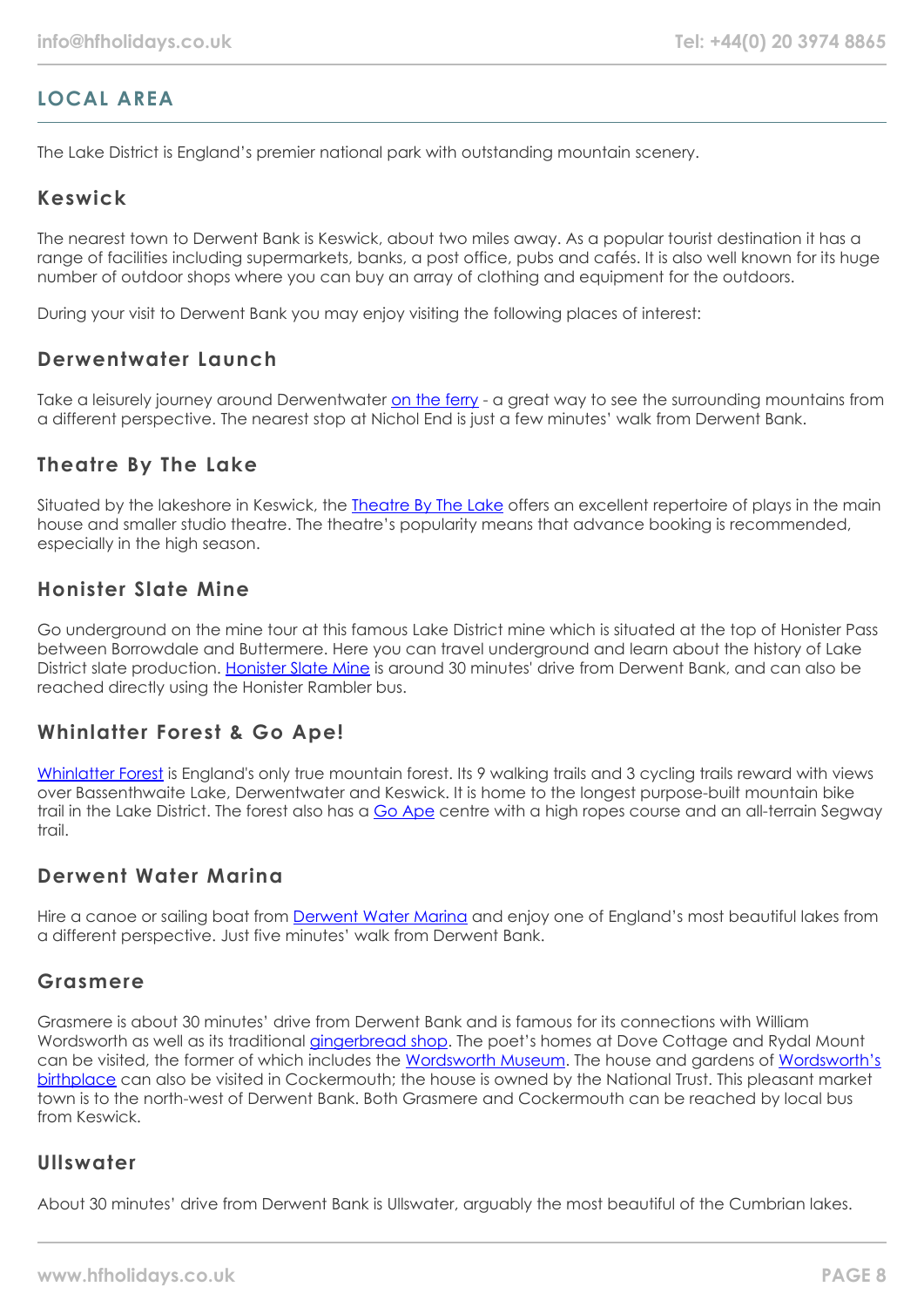Enjoy its glorious scenery either on foot or by [steamer](https://www.ullswater-steamers.co.uk/). If you are visiting the Ullswater area you could also visit the superb waterfall of [Aira Force](https://www.nationaltrust.org.uk/aira-force-and-ullswater) or the country house and gardens at [Dalemain.](https://www.dalemain.com/) Dalemain also hosts the annual [marmalade awards](https://www.dalemain.com/marmalade-festival/) and festival.

# **Lake District Wildlife Park**

[The Lake District Wildlife Park](https://www.lakedistrictwildlifepark.co.uk/) is home to over 100 species in its 24-acre site. Watch the antics of the otters, apes, meerkats and monkeys and marvel at the flying displays of eagles and vultures.

## **Carlisle**

Carlisle, about 45 minutes' drive from Derwent Bank is the historic county town of Cumbria. Here you'll find a good selection of shops, the [cathedral](https://carlislecathedral.org.uk/) and the [900 year old castle](https://www.english-heritage.org.uk/visit/places/carlisle-castle/) where Mary Queen of Scots was held prisoner. Of particular interest is the [Tullie House Museum](https://www.tulliehouse.co.uk/) which is recognised for its exciting, varied events and exhibitions programme and is full of exciting interactive displays.

# **USEFUL HOLIDAY INFORMATION**

# **Essential Information**

"There's no such thing as bad weather, just the wrong type of clothing!" goes the adage. Come prepared for all eventualities and you'll walk in comfort as well as safety. Britain's famous for its changeable weather, so here's our advice on what to wear and bring.

### **Essentials**

- Waterproof walking boots providing ankle support and good grip.
- A waterproof jacket and over-trousers
- Gloves and a warm hat (it can be chilly at any time of the year)
- Rucksack
- Water bottle (at least 1 litre capacity)
- A small torch (everywhere in winter, year round in mountains)
- Sun hat and sunscreen Denim jeans and waterproof capes are not suitable on any walks.

### **Recommended**

- Several layers of clothing, which can be added or removed
- Specialist walking socks to avoid blisters.
- A first aid kit inc plasters– your leader's first aid kit doesn't contain any medication
- Sit mat (insulated pad to sit on when you stop for a break)

### **You Might Also Want**

- Walking poles, particularly useful for descents.
- Insect repellent
- Flask for hot drinks
- Rigid lunch box
- Gaiters
- Blister kit (eg Compeed) just in case
- Waterproof rucksack liner

# **Safety On Your Holiday**

Walks may be changed for safety reasons and are subject to a maximum and minimum number of guests.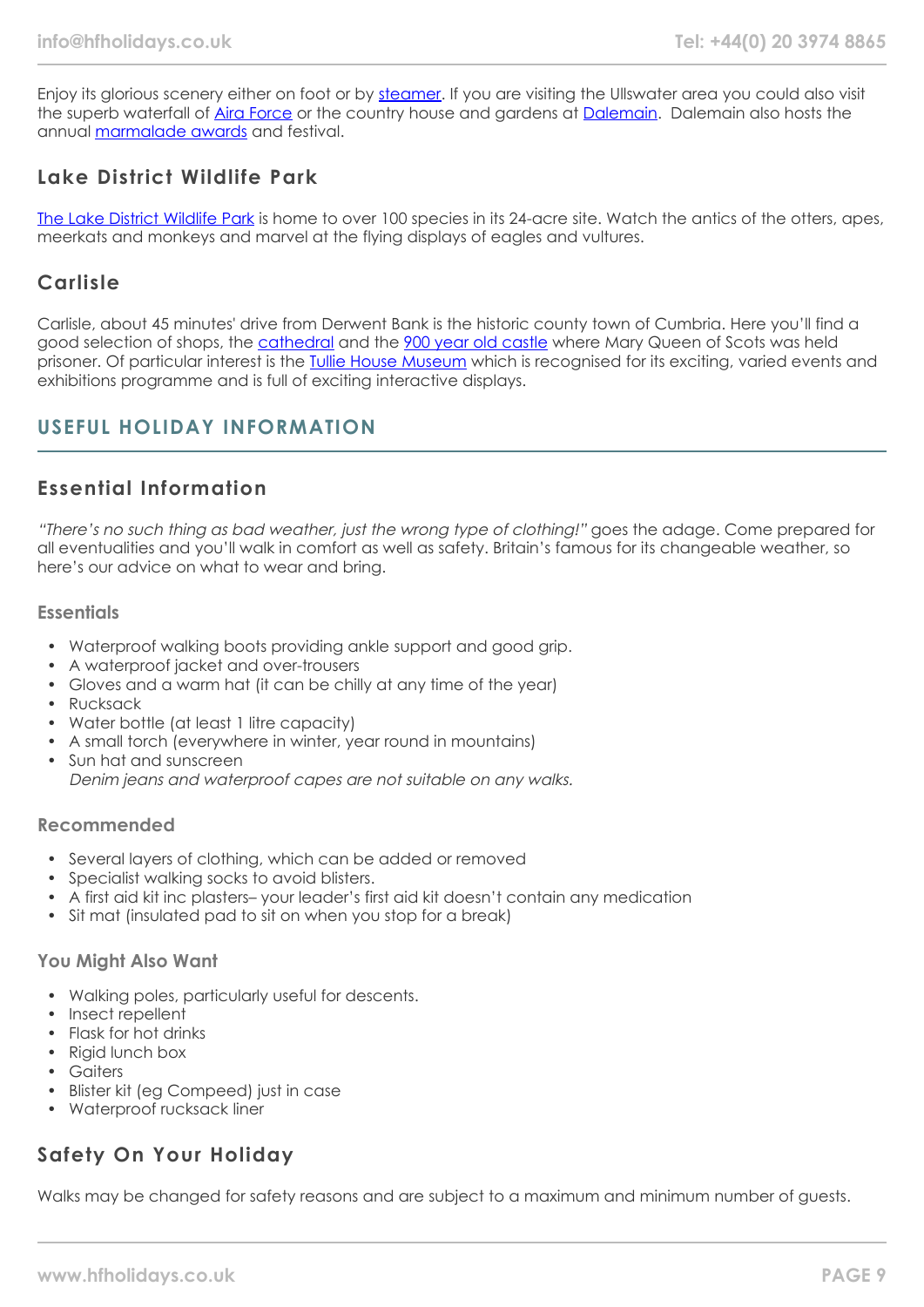Leaders always consider the safety of the group as a whole, and may need to alter or curtail the walk if the conditions dictate. Your leader may refuse to accept a guest while clothing, equipment or behaviour is unsuitable. In the event of a problem all leaders carry a mobile phone, first aid kit, group shelter, spare maps and a compass.

**Please note:** If you choose to leave the group your leader is no longer responsible for you.

If you have a particular health condition or disability please put this on your guest registration form. This information will be confidential to your leaders and the house manager, but leaders do need to take account of any issues when planning walks. Please carry a copy of these trip notes with you, or note down the contact phone number for your accommodation (details in the travel section) should you need them in case of emergency.

# **HOW TO BOOK**

When you're ready to book, you can choose to **book online** or book **over the phone**. Our website offers secure online booking for our holidays, is available 24/7, and offers more in-depth information about all our holidays. If you prefer to call us, our experienced and knowledgeable team are available to answer any specific questions you have and can offer guidance as to which holiday is best suited to your needs.

Our office is open: Monday to Friday: 9am – 5.30pm, Saturday: 9am – 1pm, Sunday & Bank Holiday Monday: closed

### **PAYING YOUR DEPOSIT**

To secure the holiday of your choice, you will need to pay a deposit: UK & European Holidays: £150 per person and Worldwide Holidays: £250 per person. You can pay your deposit by debit or credit card with no additional card fees charged or make an online BACS payment directly into HF's bank account, please see details under BACS payments. You can also pay your deposit by cheque within seven days of booking. Cheques should be made payable to 'HF Holidays Ltd' with your booking reference / Order ID on the back.

#### **NON-MEMBER FEE**

Non-members can join our holidays by paying a Non-Member's fee of £30 per person per holiday. Alternatively, full membership is available from £100 – visit hfholidays.co.uk/membership for details.

#### **BACS PAYMENTS**

Please quote your booking reference / Order ID when you make your payment online: Bank Name: National Westminster Bank, Account Name: HF Holidays Limited, Account Number: 48904805, Sort Code: 60-00-01, IBAN: GB90NWBK60000148904805

Once we have received your booking and deposit, we will send a confirmation invoice to the lead name. Please check this carefully. For bookings 'with flights' it is essential that the names on your booking confirmation invoice match those on your passport for bookings overseas. Please advise us immediately of any errors. Any name changes after the balance of your holiday has been paid will be subject to a fee levied by the airline.

#### **MANAGE MY BOOKINGS**

Payments can also be made through the [Manage My Booking](https://www.hfholidays.co.uk/about-us/bookings/my-booking) function on our website. Click on the link at the top of our homepage. This is available to all customers who provide an email address at the time of booking.

#### **YOUR FINAL BALANCE**

Your final balance payment is due 6 weeks before departure if you are staying in an HF Holidays UK country house, 8 weeks before departure if you are travelling on one of our holidays in Europe and 10 weeks before departure if you are on a Guided Trail staying in one of our partner hotels or are travelling on a Worldwide holiday. As with paying your deposit, you can pay your final balance by debit or credit card, make an online